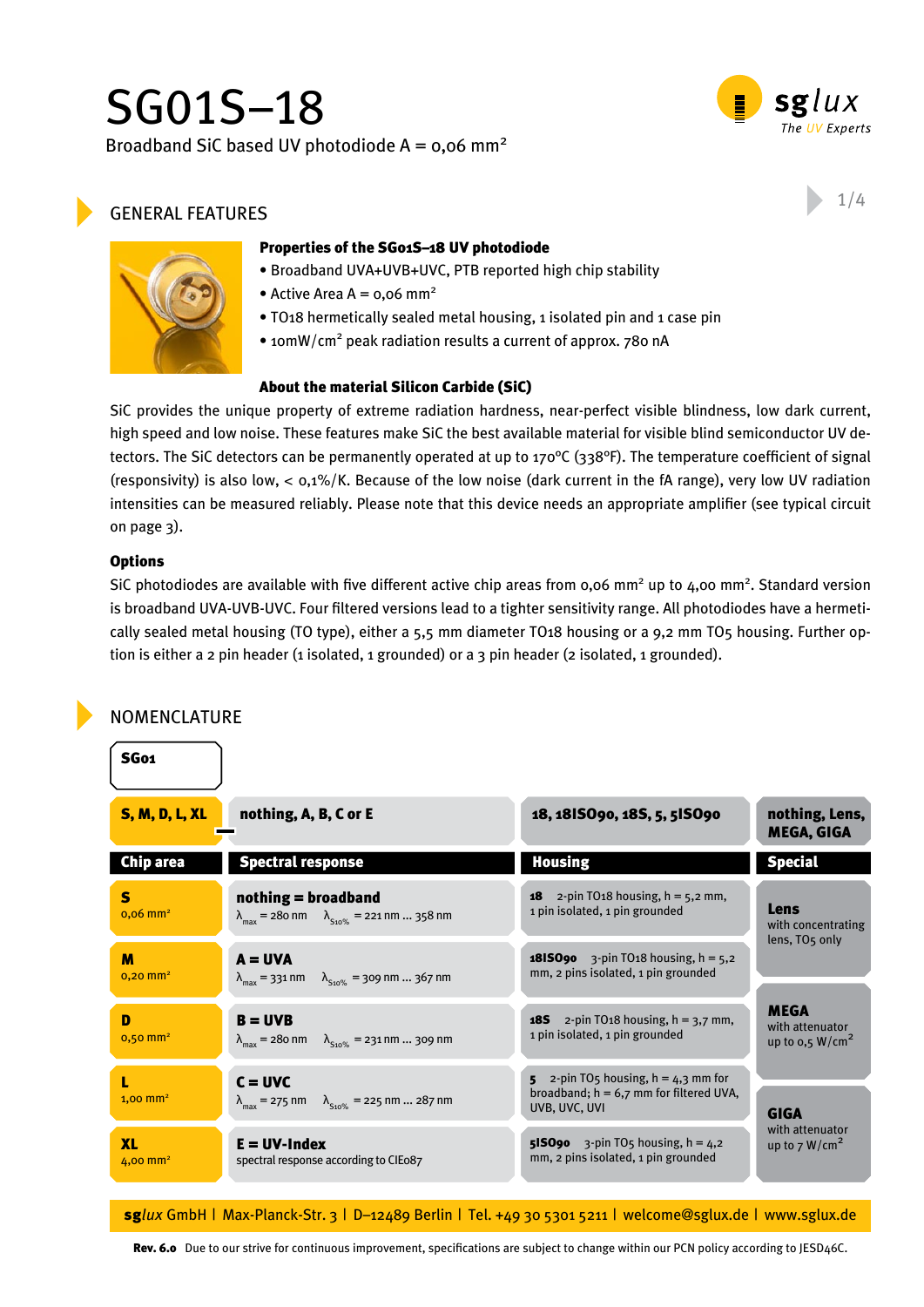# SG01S–18 Broadband SiC based UV photodiode  $A = 0.06$  mm<sup>2</sup>



Unit

# 2/4

# **SPECIFICATIONS**

| <b>Parameter</b>                               | <b>Symbol</b>          | <b>Value</b> | Unit            |
|------------------------------------------------|------------------------|--------------|-----------------|
| <b>Spectral Characteristics</b>                |                        |              |                 |
| <b>Typical Responsivity at Peak Wavelength</b> | S <sub>max</sub>       | 0,130        | AW $^{-1}$      |
| Wavelength of max. Spectral Responsivity       | $\lambda_{\text{max}}$ | 280          | nm              |
| Responsivity Range $(S=0,1*S_{max})$           | -                      | 221  358     | nm              |
| Visible Blindness $(S_{max}/S_{>405nm})$       | VB                     | $> 10^{10}$  | -               |
| General Characteristics (T=25°C)               |                        |              |                 |
| <b>Active Area</b>                             | A                      | 0,06         | mm <sup>2</sup> |
| Dark Current (1V reverse bias)                 | $I_d$                  | 0,2          | fА              |
| Capacitance                                    | C                      | 15           | pF              |
| Short Circuit (10mW/cm <sup>2</sup> at peak)   | $I_0$                  | 780          | nA              |
| <b>Temperature Coefficient</b>                 | $T_c$                  | < 0.1        | %/K             |
| <b>Maximum Ratings</b>                         |                        |              |                 |
| <b>Operating Temperature</b>                   | $T_{\rm opt}$          | $-55+170$    | °C              |
| <b>Storage Temperature</b>                     | $T_{stor}$             | $-55+170$    | °C              |
| Soldering Temperature (3s)                     | $T_{\mathsf{gold}}$    | 260          | °C              |
| <b>Reverse Voltage</b>                         | V <sub>Rmax</sub>      | 20           | ٧               |

# Normalized Spectral Responsivity



sg*lux* GmbH | Max-Planck-Str. 3 | D–12489 Berlin | Tel. +49 30 5301 5211 | welcome@sglux.de | www.sglux.de

Rev. 6.0 Due to our strive for continuous improvement, specifications are subject to change within our PCN policy according to JESD46C.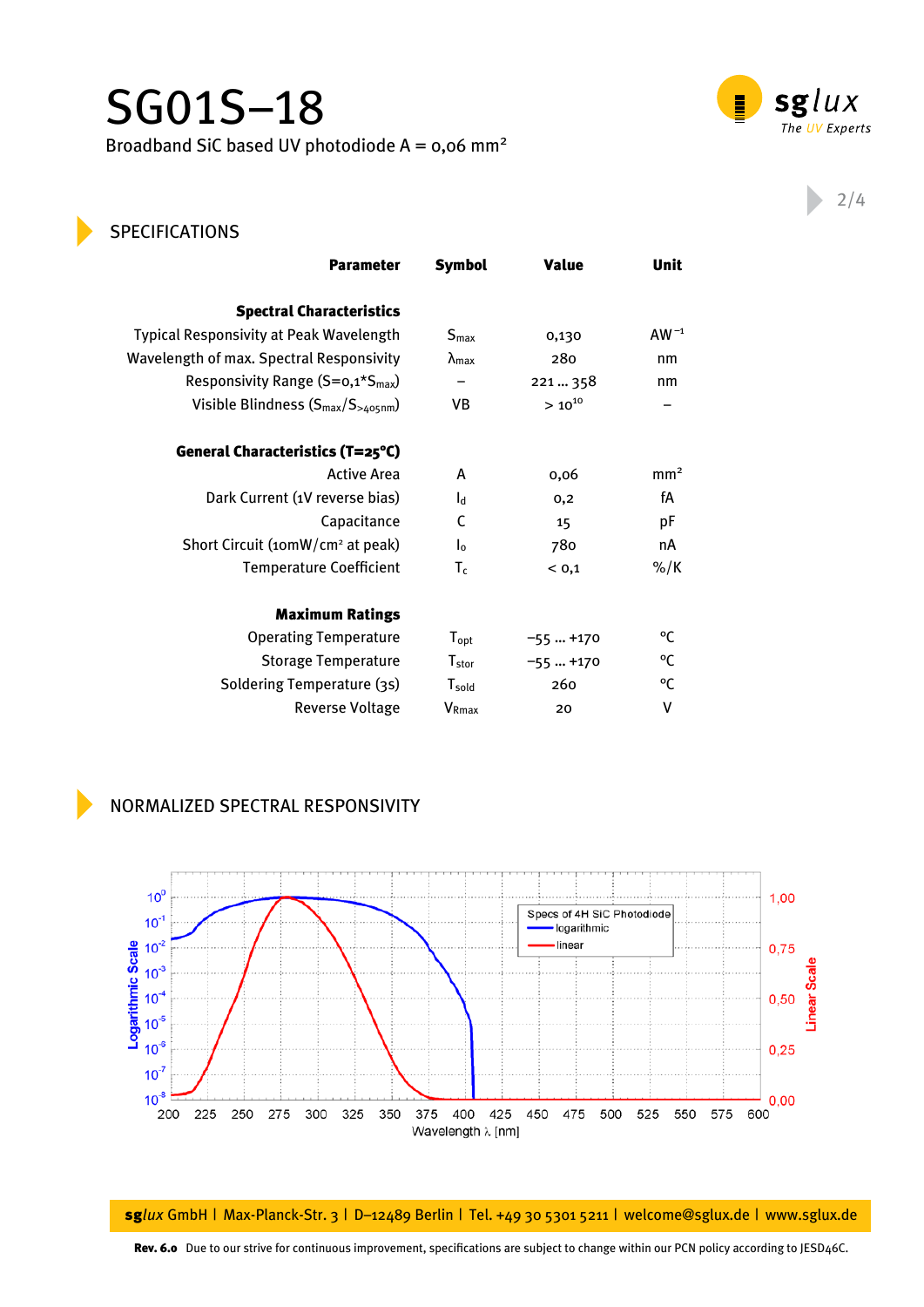# SG01S–18 Broadband SiC based UV photodiode  $A = 0.06$  mm<sup>2</sup>



# field of view



# Measurement Setup:

lamp aperture diameter: 10 mm distance lamp aperture to second aperture: 17 mm second aperture diameter: 10 mm distance second aperture to detector: 93 mm

pivot level = top surface of the photodiode window

## typical Circuit



## Drawings

Calculations and Limits:

 $U_a = I_p x R_f = 0 ... ~V_{cc}$ 

 $U_{a,max}$  depends on load and amplifier type

 $R_f$  = 10k $\Omega$  ... ~ 10G $\Omega$ ,  $C_f \ge 3pF$ Recommendation:  $R_f$  x  $C_f$  ≥ 10<sup>-3</sup>s  $I_{p,max} = U_{a,max} \div R_f$ 

Bandwidth =  $DC$  ...

$$
-\frac{1}{2\pi\;X\;R_fX\;C_f}
$$

Example:  $I_p$  = 20nA,  $R_f$  = 100M $\Omega$ ,  $C_f$  = 100 pF  $U_a$ = 20 x 10<sup>9</sup>A x 100 x 10<sup>6</sup> $\Omega$  = 2V



sg*lux* GmbH | Max-Planck-Str. 3 | D–12489 Berlin | Tel. +49 30 5301 5211 | welcome@sglux.de | www.sglux.de

Rev. 6.0 Due to our strive for continuous improvement, specifications are subject to change within our PCN policy according to JESD46C.